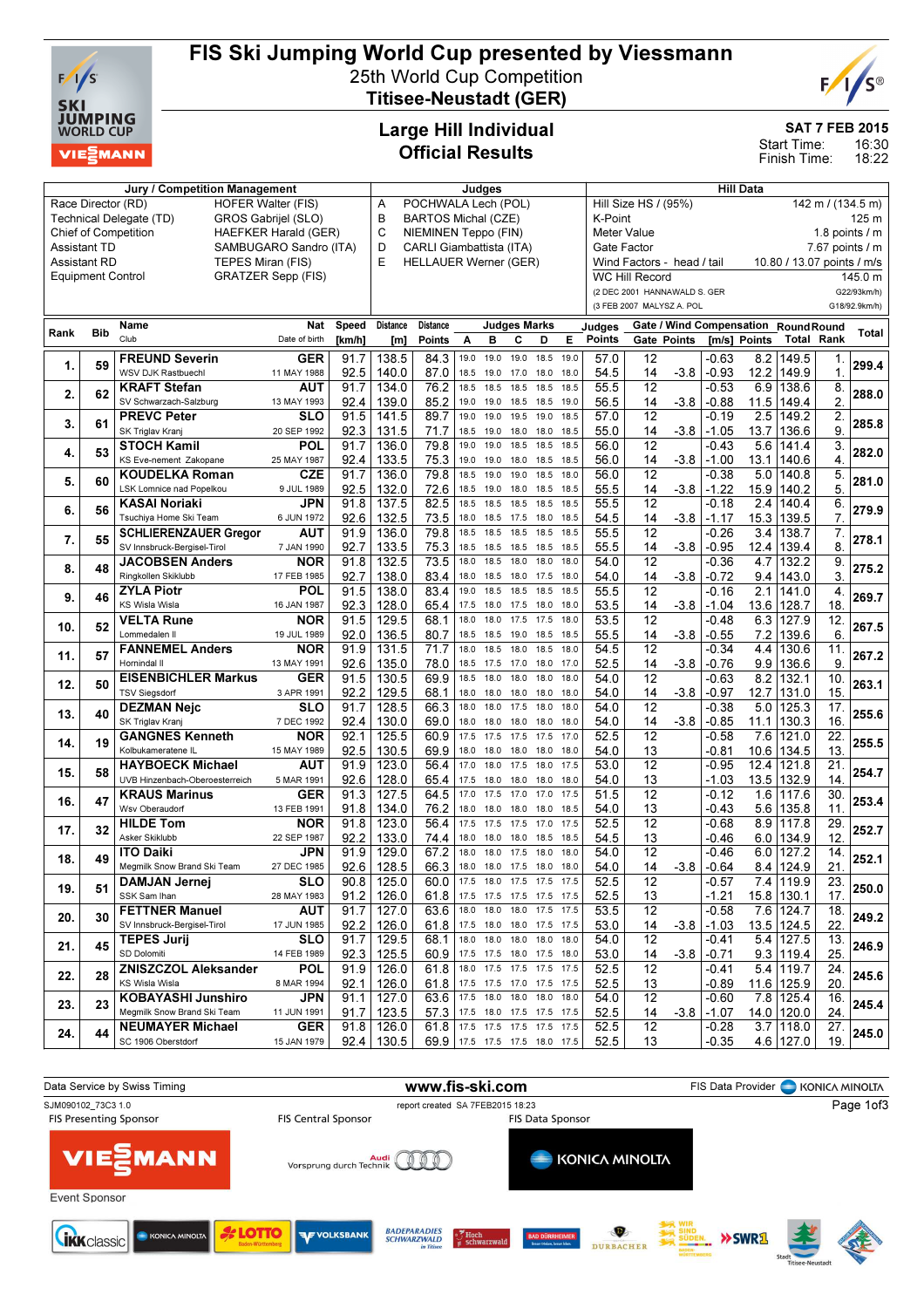

# FIS Ski Jumping World Cup presented by Viessmann

25th World Cup Competition



Titisee-Neustadt (GER)

### Large Hill Individual Official Results

SAT 7 FEB 2015

16:30 18:22 Start Time: Finish Time:

|      |            | Name                                                        | Nat                       | Speed        | Distance       | Distance                      |              |              | <b>Judges Marks</b>      |              |              | Judges        |                       |        |                  |              | Gate / Wind Compensation RoundRound |                 |       |
|------|------------|-------------------------------------------------------------|---------------------------|--------------|----------------|-------------------------------|--------------|--------------|--------------------------|--------------|--------------|---------------|-----------------------|--------|------------------|--------------|-------------------------------------|-----------------|-------|
| Rank | <b>Bib</b> | Club                                                        | Date of birth             | [km/h]       | [m]            | <b>Points</b>                 | A            | в            | с                        | D            | Е            | <b>Points</b> | Gate Points           |        |                  | [m/s] Points | <b>Total Rank</b>                   |                 | Total |
|      |            | TAKEUCHI Taku                                               | JPN                       | 91.4         | 127.0          | 63.6                          | 18.0         | 18.0         | 18.0                     | 18.0         | 17.5         | 54.0          | 12                    |        | -0.48            |              | 6.3 123.9                           | 19.             |       |
| 25.  | 42         | Kitano Construction Corp. Ski Club                          | 20 MAY 1987               | 92.0         | 124.5          | 59.1                          | 17.5         | 17.5         | 17.5                     | 17.5         | 17.0         | 52.5          | 14                    | $-3.8$ | $-1.01$          |              | 13.2 121.0                          | 23.             | 244.9 |
| 26.  | 27         | <b>POPPINGER Manuel</b>                                     | AUT                       | 91.0         | 129.0          | 67.2                          | 18.0         | 18.0         | 18.0                     | 18.0         | 18.0         | 54.0          | $\overline{12}$       |        | $-0.33$          |              | 4.3 125.5                           | 15.             | 240.4 |
|      |            | SV Innsbruck-Bergisel-Tirol                                 | 19 MAY 1989               | 91.8         | 121.0          | 52.8                          | 17.0         | 17.5         | 17.0                     | 17.5         | 17.0         | 51.5          | 14                    | $-3.8$ | $-1.10$          | 14.4         | 114.9                               | 30.             |       |
| 27.  | 17         | <b>JANDA Jakub</b>                                          | <b>CZE</b>                | 91.6         | 127.5          | 64.5                          | 18.0         | 18.0         | 17.5                     | 17.5         | 17.5         | 53.0          | $\overline{12}$       |        | $-0.40$          | 5.2          | 122.7                               | $\overline{20}$ | 238.7 |
|      |            | Dukla Liberec                                               | 27 APR 1978               | 92.2         | 125.5          | 60.9                          | 17.5         | 18.0         | 17.5                     | 17.5         | 17.5         | 52.5          | 14                    | $-3.8$ | $-0.49$          |              | $6.4$   116.0                       | 28              |       |
| 28.  | 22         | <b>STJERNEN Andreas</b><br>Sprova <sub>IL</sub>             | <b>NOR</b><br>30 JUL 1988 | 92.0<br>92.5 | 126.5<br>125.0 | 62.7<br>60.0                  | 17.5<br>17.0 | 17.5<br>17.5 | 17.0<br>17.0             | 17.5<br>17.5 | 17.5<br>17.0 | 52.5<br>51.5  | $\overline{12}$<br>13 |        | $-0.29$<br>-0.56 | 3.8          | 119.0                               | 25.<br>26.      | 237.8 |
|      |            | <b>BRESADOLA Davide</b>                                     | <b>ITA</b>                | 91.0         | 127.0          | 63.6                          | 17.5         | 17.5         | 17.0                     | 17.5         | 17.5         | 52.5          | $\overline{12}$       |        | $-0.17$          | 2.2          | 7.3   118.8<br>118.3                | $\overline{26}$ |       |
| 29.  | 26         | C.S. Esercito                                               | 10 SEP 1988               | 91.4         | 125.0          | 60.0                          | 17.5         | 17.0         | 17.0                     | 17.5         | 17.0         | 51.5          | 13                    |        | -0.40            | 5.2          | 116.7                               | 27.             | 235.0 |
|      |            | <b>DIETHART Thomas</b>                                      | AUT                       | 92.0         | 122.5          | 55.5                          | 17.5         | 17.5         | 17.5                     | 17.0         | 17.5         | 52.5          | $\overline{12}$       |        | $-0.76$          | 9.9          | 117.9                               | 28.             |       |
| 30.  | 31         | UVB Hinzenbach-Oberoesterreich                              | 25 FEB 1992               | 92.0         | 123.5          | 57.3                          |              |              | 17.0 17.5 17.5 17.0 17.0 |              |              | 51.5          | 13                    |        | -0.49            |              | $6.4$ 115.2                         | 29.             | 233.1 |
|      |            |                                                             |                           |              |                |                               |              |              |                          |              |              |               |                       |        |                  |              |                                     |                 |       |
|      |            | not qualified for final round                               |                           |              |                |                               |              |              |                          |              |              |               |                       |        |                  |              |                                     |                 |       |
| 31.  | 21         | TOCHIMOTO Shohei<br>Megmilk Snow Brand Ski Team             | JPN<br>21 DEC 1989        | 91.1         | 126.0          | 61.8                          |              |              | 17.5 17.5 17.5 17.5 17.5 |              |              | 52.5          | 12                    |        | $-0.23$          | 3.0          | 117.3                               | 31.             | 117.3 |
|      |            | <b>LEYHE Stephan</b>                                        | GER                       | 91.4         | 124.0          | 58.2                          |              |              | 17.5 17.5 17.5 17.5 17.5 |              |              | 52.5          | 12                    |        | $-0.48$          | $6.3 \mid$   | 117.0                               | 32.             |       |
| 32.  | 38         | <b>SC Willingen</b>                                         | 5 JAN 1992                |              |                |                               |              |              |                          |              |              |               |                       |        |                  |              |                                     |                 | 117.0 |
| 33.  | 35         | <b>DESCHWANDEN Gregor</b>                                   | SUI                       | 91.6         | 123.5          | 57.3                          |              |              | 17.5 17.0 17.0 17.0 17.0 |              |              | 51.0          | 12                    |        | $-0.64$          | 8.4          | 116.7                               | 33.             | 116.7 |
|      |            | Horw                                                        | 27 FEB 1991               |              |                |                               |              |              |                          |              |              |               |                       |        |                  |              |                                     |                 |       |
| 34.  | 20         | <b>MURANKA Klemens</b>                                      | POL                       | 91.6         | 127.0          | 63.6                          |              |              | 17.5 17.5 17.5 17.5 18.0 |              |              | 52.5          | $\overline{12}$       |        | $-0.03$          |              | $0.4$ 116.5                         | 34.             | 116.5 |
|      |            | TS Wisla Zakopane                                           | 31 AUG 1994               |              |                |                               |              |              |                          |              |              |               |                       |        |                  |              |                                     |                 |       |
| 35.  | 25         | <b>SAKUYAMA Kento</b><br>Kitano Construction Corp. Ski Team | JPN<br>3 JUL 1990         | 91.1         | 127.0          | 63.6                          | 16.5 17.0    |              | 17.0 17.0                |              | 16.5         | 50.5          | 12                    |        | $-0.13$          | 1.7          | 115.8                               | 35.             | 115.8 |
|      |            | <b>FREITAG Richard</b>                                      | GER                       | 91.3         | 122.0          | 54.6                          |              |              | 18.0 18.0 17.5 17.5 18.0 |              |              | 53.5          | 12                    |        | $-0.44$          | 5.7          | 113.8                               | 36.             |       |
| 36.  | 54         | SG Nickelhuette Aue                                         | 14 AUG 1991               |              |                |                               |              |              |                          |              |              |               |                       |        |                  |              |                                     |                 | 113.8 |
| 37.  | 29         | ZIOBRO Jan                                                  | POL                       | 91.3         | 123.0          | 56.4                          |              | 17.5 17.5    | 17.0 17.0                |              | 17.0         | 51.5          | $\overline{12}$       |        | $-0.43$          | 5.6          | 113.5                               | 37.             | 113.5 |
|      |            | <b>WKS Zakopane</b>                                         | 24 JUN 1991               |              |                |                               |              |              |                          |              |              |               |                       |        |                  |              |                                     |                 |       |
| 38.  | 41         | <b>KRANJEC Robert</b>                                       | SLO                       | 91.6         | 122.0          | 54.6                          |              |              | 17.5 17.5 17.0 17.5 17.5 |              |              | 52.5          | 12                    |        | $-0.46$          | 6.0          | 113.1                               | 38              | 113.1 |
|      |            | SK Triglav Kranj                                            | 16 JUL 1981               |              | 122.0          |                               | 17.5 17.5    |              | 17.0 17.5 17.0           |              |              |               | 12                    |        |                  |              | 112.7                               | 39.             |       |
| 39.  | 24         | <b>LARINTO Ville</b><br>Lahden Hiihtoseura                  | FIN<br>11 APR 1990        | 91.4         |                | 54.6                          |              |              |                          |              |              | 52.0          |                       |        | $-0.47$          | 6.1          |                                     |                 | 112.7 |
|      |            | <b>VASSILIEV Dimitry</b>                                    | <b>RUS</b>                | 91.8         | 122.0          | 54.6                          | 17.5 17.0    |              | 16.5 17.0 17.0           |              |              | 51.0          | 12                    |        | $-0.34$          | 4.4          | 110.0                               | 40.             |       |
| 40.  | 34         | Ufa Dinamo                                                  | 26 DEC 1979               |              |                |                               |              |              |                          |              |              |               |                       |        |                  |              |                                     |                 | 110.0 |
| 41.  | 36         | <b>MAEAETTAE Jarkko</b>                                     | FIN                       | 91.5         | 118.0          | 47.4                          |              |              | 17.0 17.0 16.0 16.5 16.5 |              |              | 50.0          | 12                    |        | $-0.74$          | 9.7          | 107.1                               | 41.             | 107.1 |
|      |            | Kainuun Hiihtoseura                                         | 28 DEC 1994               |              |                |                               |              |              |                          |              |              |               |                       |        |                  |              |                                     |                 |       |
| 42.  | 33         | <b>BOYARINTSEV Vladislav</b>                                | <b>RUS</b>                | 91.3         | 119.5          | 50.1                          |              |              | 17.0 17.0 16.0 17.0 16.5 |              |              | 50.5          | $\overline{12}$       |        | $-0.47$          | 6.1          | 106.7                               | 42.             | 106.7 |
|      |            | Saint-Petersburg Dinamo<br><b>DESCOMBES SEVOIE Vincent</b>  | 31 OCT 1994<br><b>FRA</b> | 91.2         | 120.5          | 51.9                          |              |              | 16.5 16.5 16.5 16.5      |              | 16.0         | 49.5          | 12                    |        | $-0.28$          | 3.7          | 105.1                               | 43.             |       |
| 43.  | 39         | Douanes - Chamonix                                          | 9 JAN 1984                |              |                |                               |              |              |                          |              |              |               |                       |        |                  |              |                                     |                 | 105.1 |
|      | 6          | <b>COLLOREDO Sebastian</b>                                  | ITA                       | 90.9         | 121.0          | 52.8                          | 17.5 17.0    |              | 16.5 17.0 17.0           |              |              | 51.0          | 12                    |        | 0.02             |              | $-0.2$ 103.6                        | 44.             | 103.6 |
| 44.  |            | <b>GRUPPO SCIATORI FIAMME GIALLE</b>                        | 9 SEP 1987                |              |                |                               |              |              |                          |              |              |               |                       |        |                  |              |                                     |                 |       |
| 45.  | 16         | <b>KOIVURANTA Anssi</b>                                     | FIN                       | 91.5         | 118.5          | 48.3                          | 17.0 17.0    |              | 17.0                     | 16.5         | 17.0         | 51.0          | 12                    |        | $-0.21$          | 2.7          | 102.0                               | 45.             | 102.0 |
|      |            | Kuusamon Erä-Veikot                                         | 3 JUL 1988                |              |                |                               |              |              |                          |              |              |               |                       |        |                  |              |                                     |                 |       |
| 46.  | Q          | <b>INGVALDSEN Ole Marius</b><br>Steinkjer Skiklubb          | <b>NOR</b><br>2 OCT 1985  | 90.8         | 113.0          | 38.4                          |              |              | 16.0 16.5 15.5 16.0 16.5 |              |              | 48.5          | $\overline{12}$       |        | $-0.68$          | 8.9          | 95.8                                | 46.             | 95.8  |
|      |            | <b>ALEXANDER Nicholas</b>                                   | <b>USA</b>                |              | $91.4$   117.0 | 45.6 16.0 15.5 16.0 16.0 15.5 |              |              |                          |              |              | 47.5          | 12                    |        | $-0.05$          | 0.7          | 93.8                                | 47.             |       |
| 47.  | 12         | Lebanon Outing Club                                         | 24 AUG 1988               |              |                |                               |              |              |                          |              |              |               |                       |        |                  |              |                                     |                 | 93.8  |
|      | 18         | <b>NIEMI Sami</b>                                           | FIN                       |              | $91.3$   111.5 | 35.7                          |              |              | 16.0 16.5 16.0 16.5 16.5 |              |              | 49.0          | 12                    |        | $-0.69$          | 9.0          | 93.7                                | 48.             | 93.7  |
| 48.  |            | Ounasvaaran Hiihtoseura                                     | 16 FEB 1991               |              |                |                               |              |              |                          |              |              |               |                       |        |                  |              |                                     |                 |       |
| 49.  | 10         | <b>ZOGRAFSKI Vladimir</b>                                   | BUL                       | 91.0         | 113.0          | 38.4                          |              |              | 16.0 16.0 15.5 16.5 16.5 |              |              | 48.5          | $\overline{12}$       |        | $-0.33$          | 4.3          | 91.2                                | 49.             | 91.2  |
|      |            | <b>NSA</b>                                                  | 14 JUL 1993               |              |                |                               |              |              |                          |              |              |               |                       |        |                  |              |                                     |                 |       |
| 50.  | 43         | <b>PUNGERTAR Matjaz</b><br><b>SSK Menges</b>                | <b>SLO</b><br>14 AUG 1990 | 91.8         | 90.5           | $-2.1$                        |              |              | 14.5 14.0 13.5 13.5 13.5 |              |              | 41.0          | $\overline{12}$       |        | $-0.27$          | 3.5          | 42.4                                | 50.             | 42.4  |
|      |            |                                                             |                           |              |                |                               |              |              |                          |              |              |               |                       |        |                  |              |                                     |                 |       |